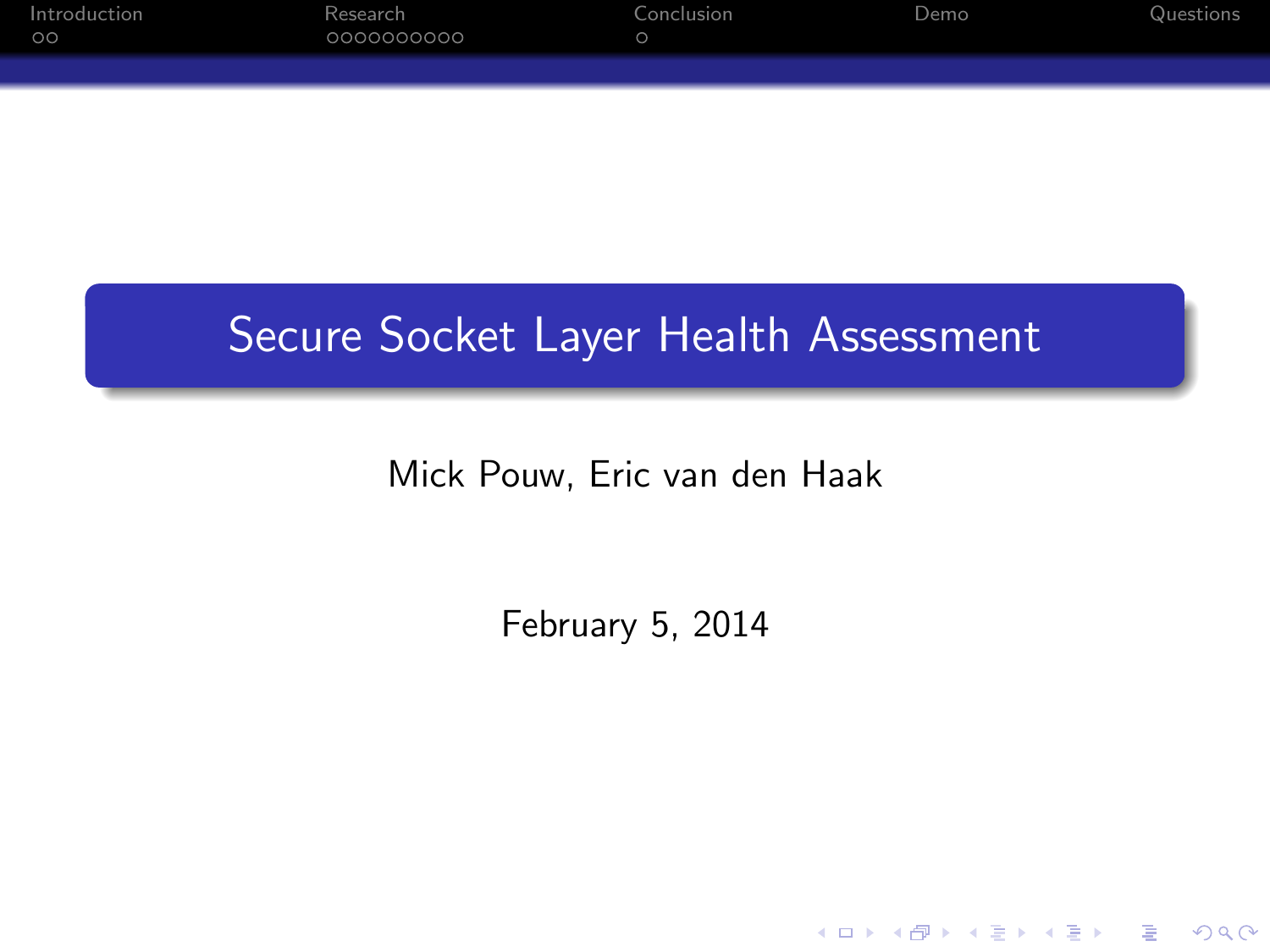| Introduction | Research   | Conclusion | Demo | Questions |
|--------------|------------|------------|------|-----------|
| ററ           | 0000000000 |            |      |           |
|              |            |            |      |           |

**KORK STRAIN A BAR SHOP** 



- **•** [Background](#page-2-0)
- [Research Questions](#page-3-0)
- 2 [Research](#page-4-0)
	- [Implementing SSL, the right way](#page-4-0)
	- **o** [Common mistakes](#page-8-0)
	- [Classifying mistakes](#page-9-0)
	- **·** [Implementation](#page-12-0)



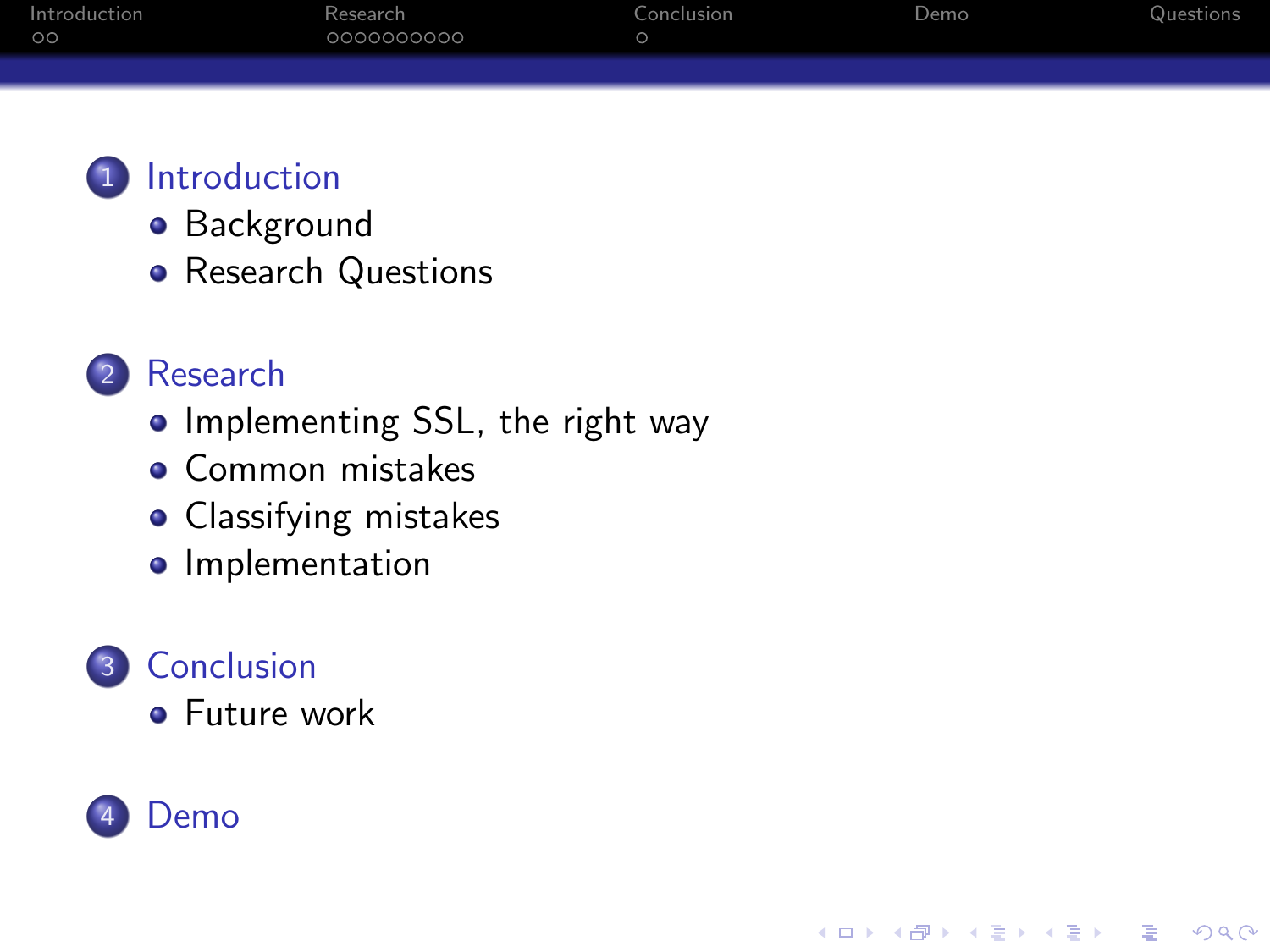| Introduction | Research   | Conclusion | Demo | Questions |
|--------------|------------|------------|------|-----------|
| $\bullet$    | 0000000000 |            |      |           |
| Background   |            |            |      |           |

# Background

- **Tilburg University**
- Lots of SSL/TLS services
- No quick SSL service checking (Manually)
- Existing tools lack possibility of integrating in existing monitoring software or lack in rating

**KORK ERKER ADE YOUR** 

<span id="page-2-0"></span>• What about a new tool?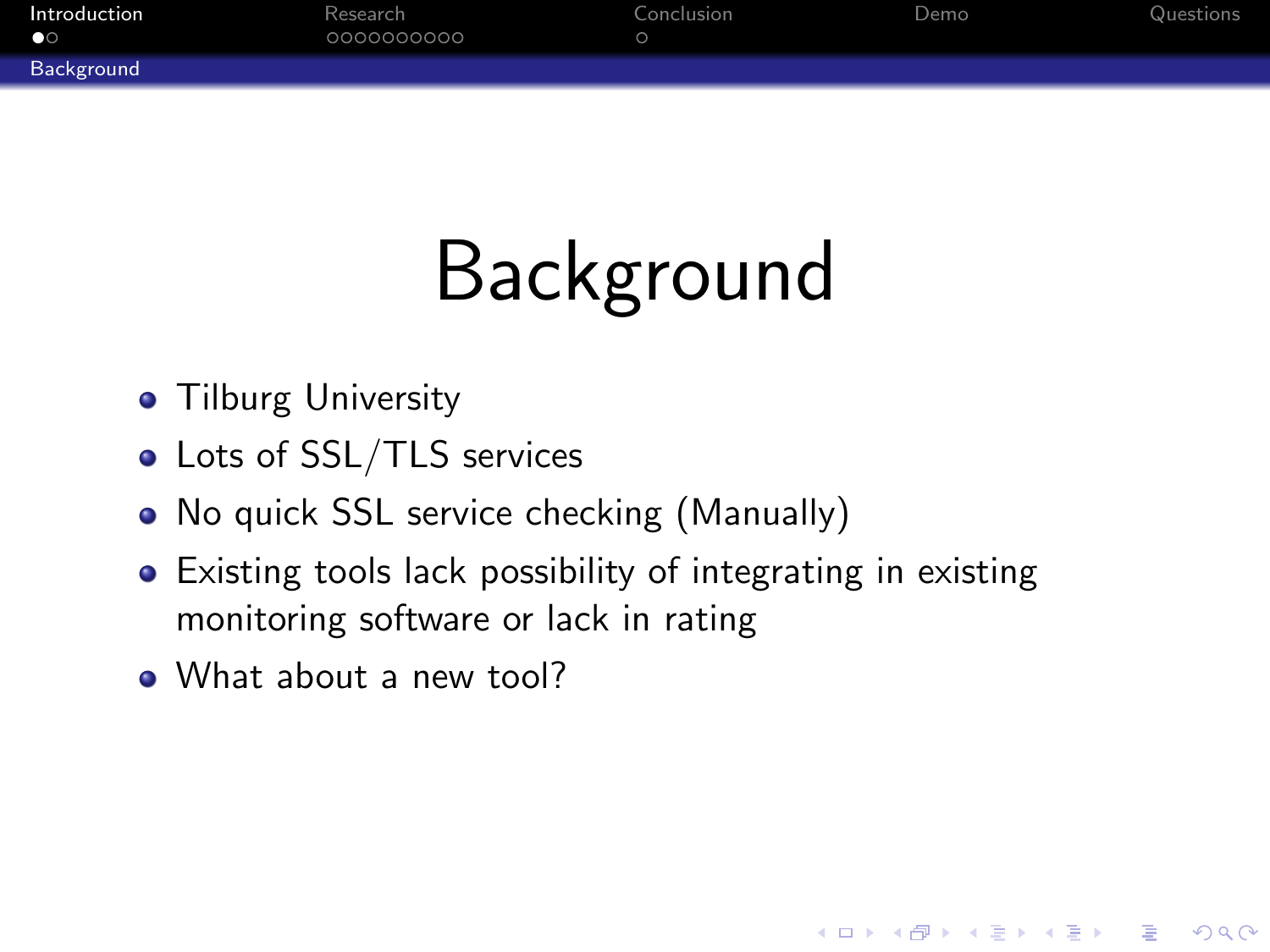| Introduction<br>$\circ$   | Research<br>0000000000 | Conclusion | Demo | Questions |
|---------------------------|------------------------|------------|------|-----------|
| <b>Research Questions</b> |                        |            |      |           |

#### How can we determine SSL "health" of a server side implementation?

- How can we determine a "bad" SSL implementation?
- What mistakes are commonly made by server administrators regarding implementing SSL?
- How can we classify these mistakes?
- <span id="page-3-0"></span>How can we develop a tool that automates checking the SSL "health" of a server side implementation?

**KORK ERKER ADE YOUR**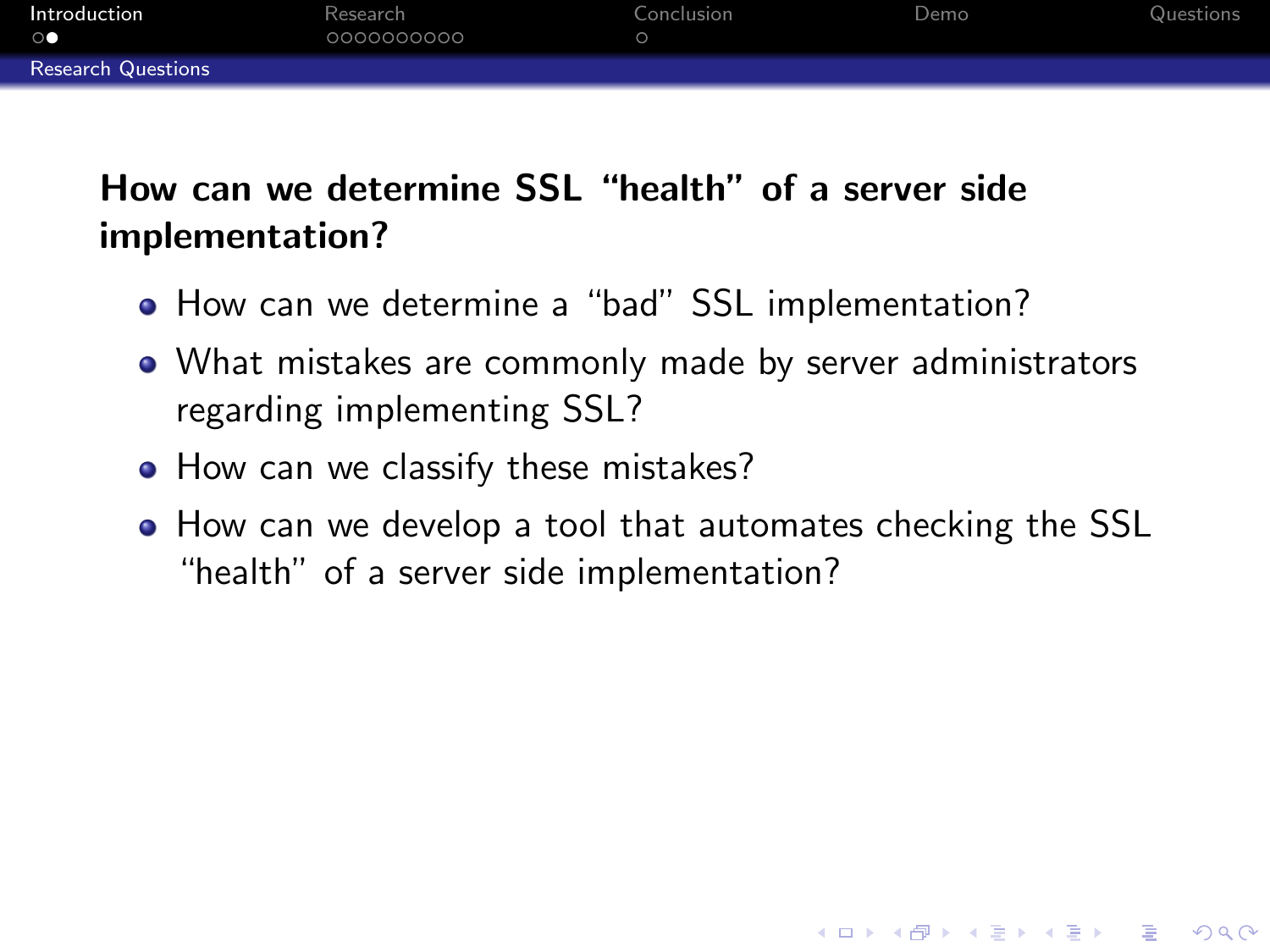| Introduction                    | Research            | Conclusion | Demo | Questions |
|---------------------------------|---------------------|------------|------|-----------|
| ററ                              | $\bullet$ 000000000 |            |      |           |
| Implementing SSL, the right way |                     |            |      |           |

## Implementing SSL, the right way

- **•** Certificates
- **•** Protocols
- <span id="page-4-0"></span>**•** Server settings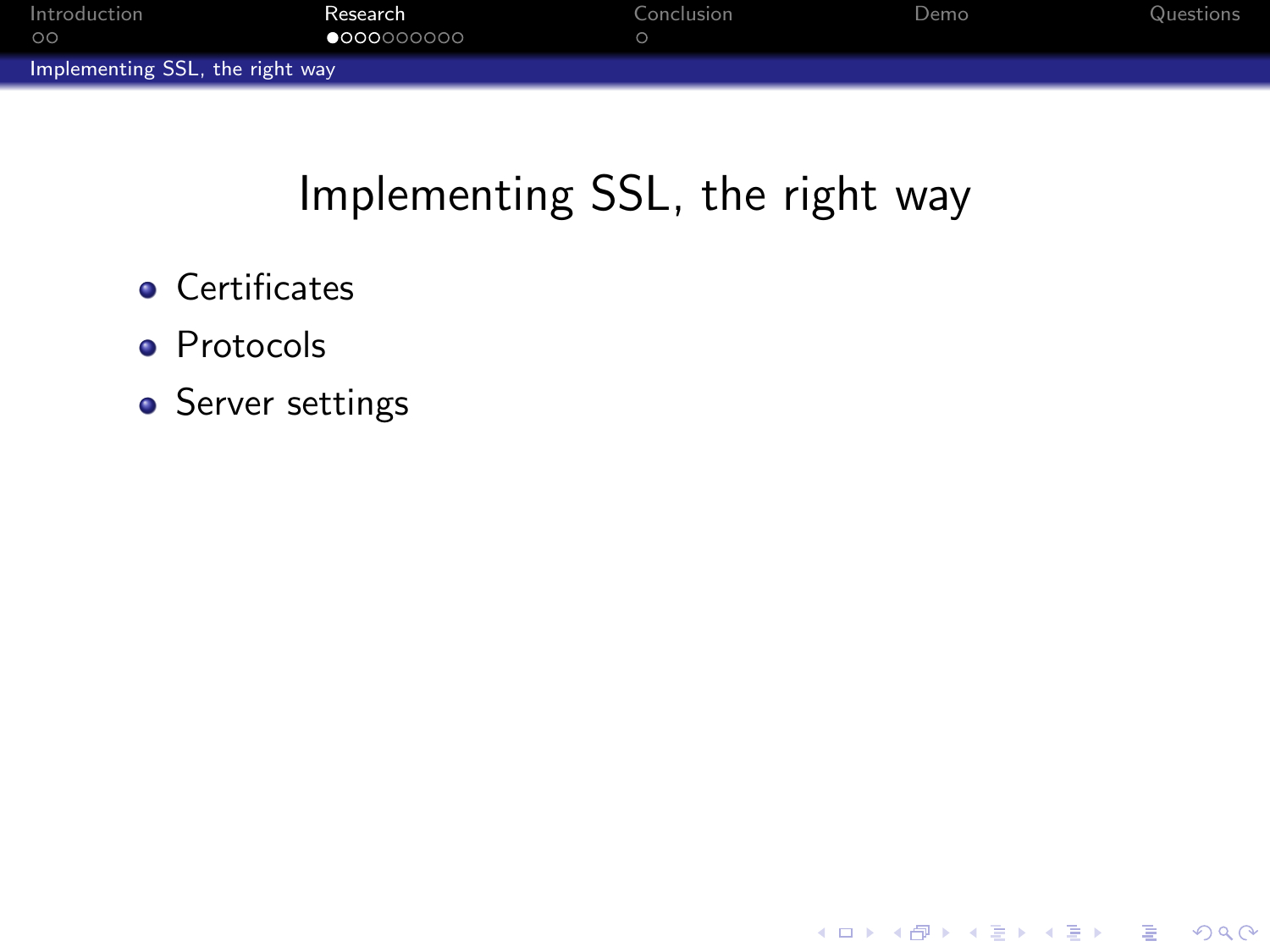| Introduction                    | Research            | Conclusion | Demo | Questions |
|---------------------------------|---------------------|------------|------|-----------|
| $\circ$                         | 0 0 0 0 0 0 0 0 0 0 |            |      |           |
| Implementing SSL, the right way |                     |            |      |           |

## **Certificates**

K ロ ▶ K @ ▶ K 할 > K 할 > 1 할 > 1 ⊙ Q Q ^

- **•** Subject
- Validity
- (Chain of) Trust
- **•** Hash algorithm
- **·** Debian weak key
- <span id="page-5-0"></span>**•** Revocation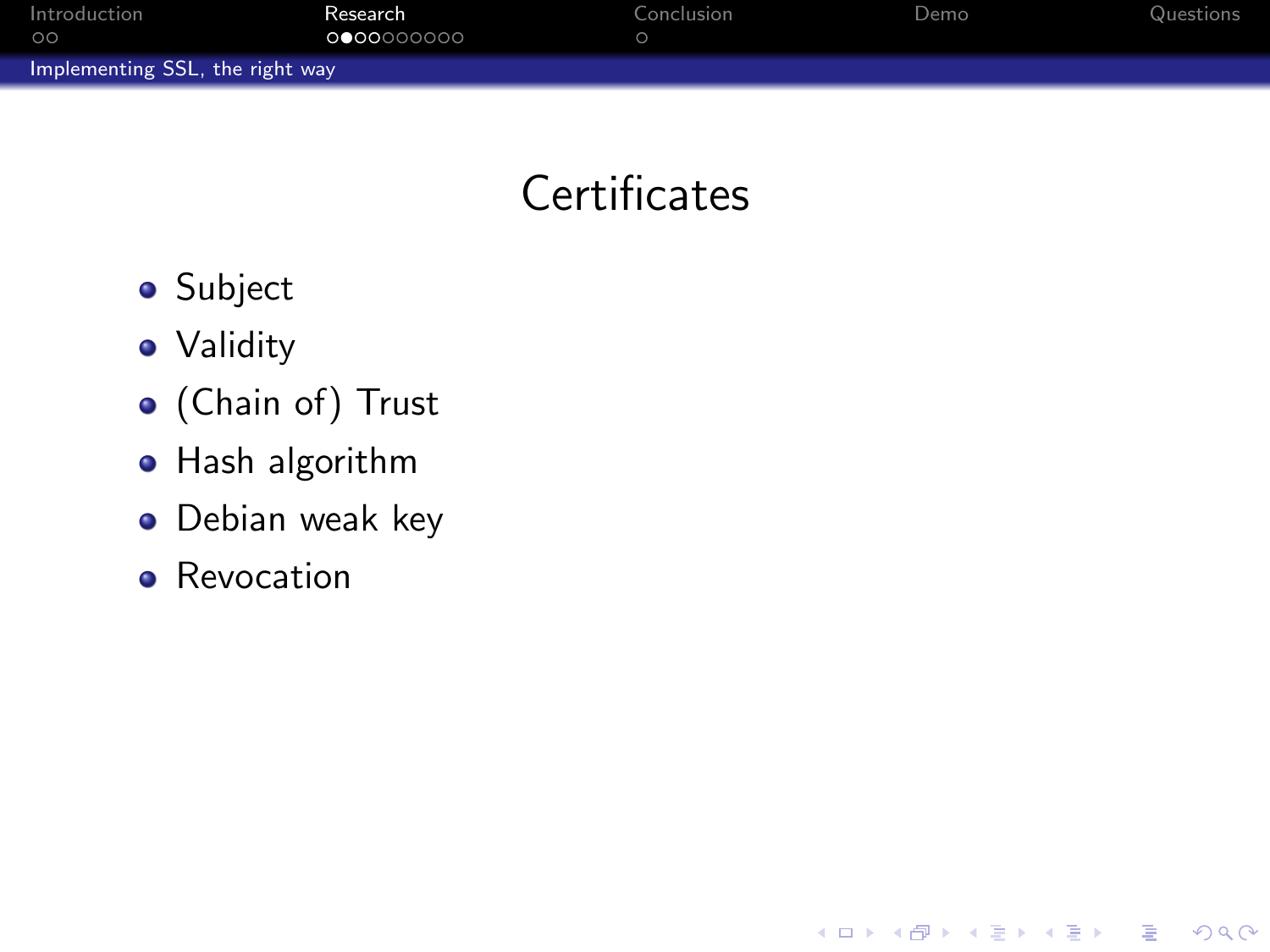| Introduction<br>ററ              | Research<br>0000000000 | Conclusion | Demo | Questions |
|---------------------------------|------------------------|------------|------|-----------|
| Implementing SSL, the right way |                        |            |      |           |

## Protocols

- SSLv2 must be disabled
- SSLv3 should be disabled, backwards compatibility
- TLSv1.0 should be enabled
- **TLSv1.1** should be enabled
- <span id="page-6-0"></span>**TLSv1.2 should be enabled**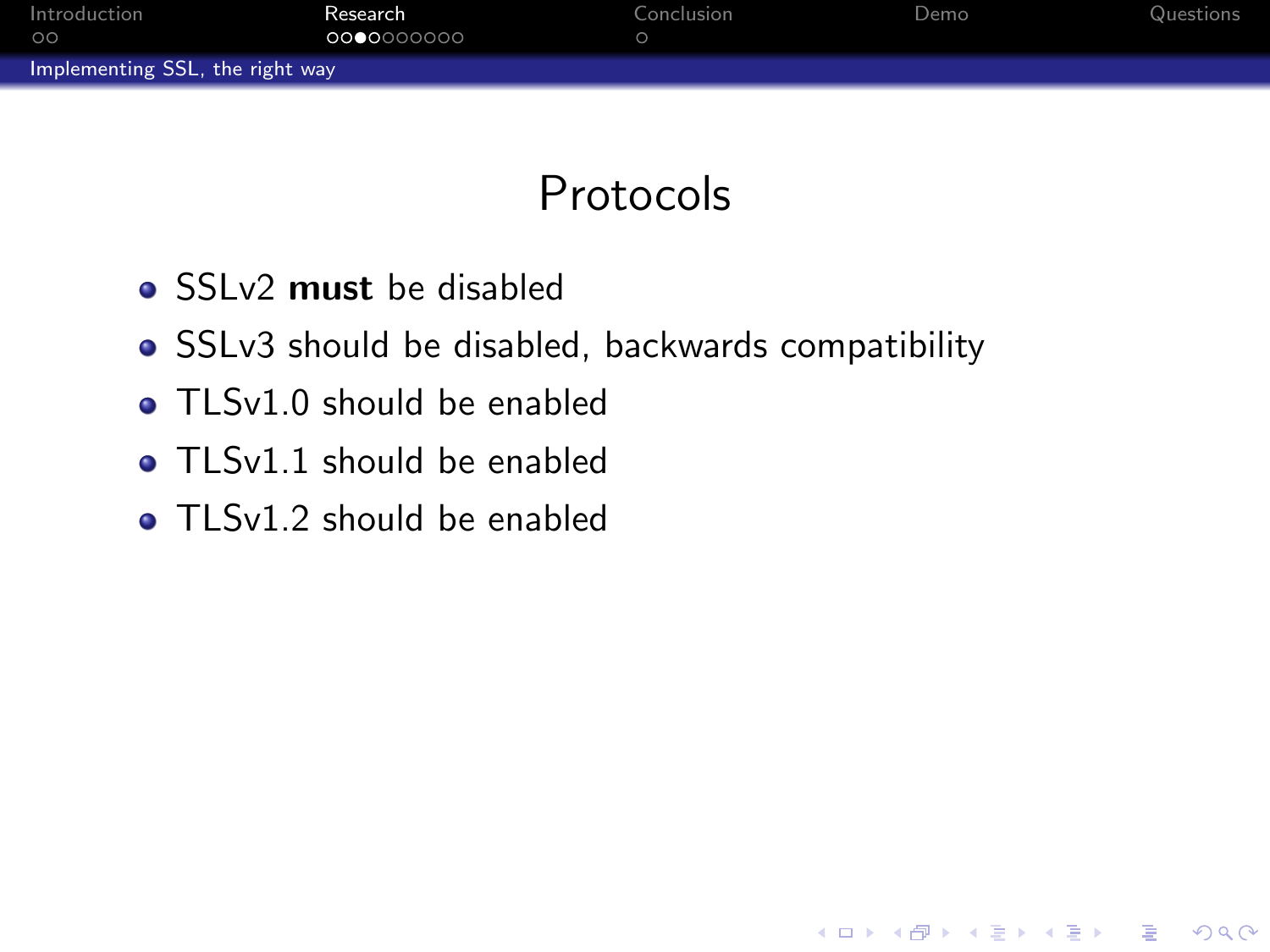| Introduction                    | Research   | Conclusion | Demo | Questions |
|---------------------------------|------------|------------|------|-----------|
| ററ                              | 0000000000 |            |      |           |
| Implementing SSL, the right way |            |            |      |           |

## Server Settings

**KORKA SERKER ORA** 

- Compression (Crime)
- RC4 (Randomness)
- MD5 (Collision)
- Strong key size (Brute force)
- <span id="page-7-0"></span>• Perfect forward Secrecy (Future decryption)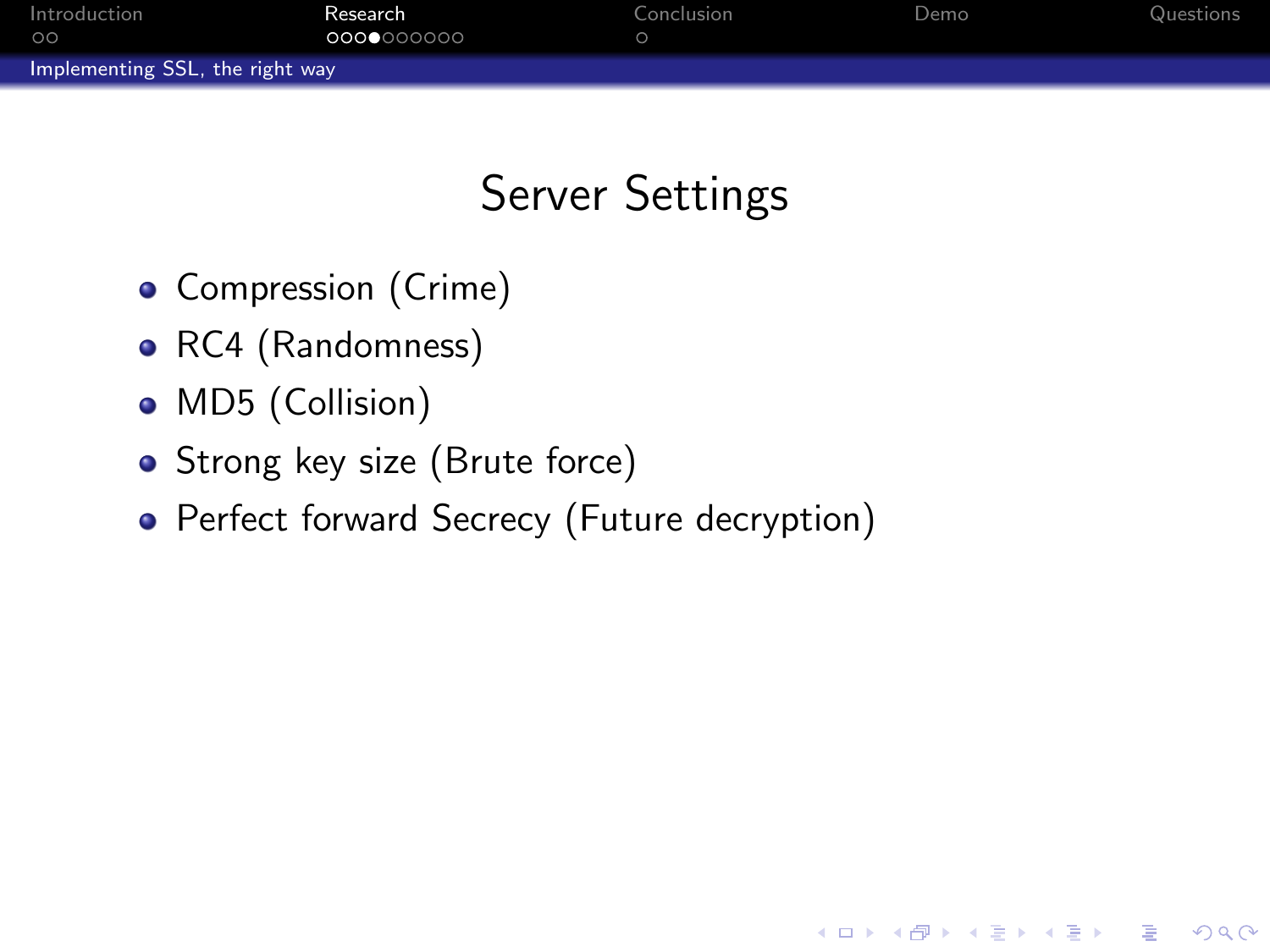| Introduction<br>$\circ$ | Research<br>00000000000 | Conclusion | Demo | Questions |
|-------------------------|-------------------------|------------|------|-----------|
| Common mistakes         |                         |            |      |           |

## Common mistakes

<span id="page-8-0"></span>

| <b>Test</b>                          | Percentage passed |
|--------------------------------------|-------------------|
| Signature hash algorithm             | 100%              |
| Certificate (chain) trusted          | 100%              |
| Certificate is valid                 | 100%              |
| No Debian weak keys                  | 100%              |
| Subject name matches                 | 91%               |
| Compression disabled                 | 100%              |
| Cipher suites do not contain MD5     | 57%               |
| Perfect forward secrecy available    | 46%               |
| Cipher suites do not contain RC4     | 17%               |
| Key length at least 128bits          | 89%               |
| SSLv2 disabled                       | 94%               |
| SSLv3 disabled                       | 3%                |
| $TLSv1.0$ enabled                    | 97%               |
| $\overline{\text{TLS}}$ v1.1 enabled | 63%               |
| TLSv1.2 enabled                      | 63%               |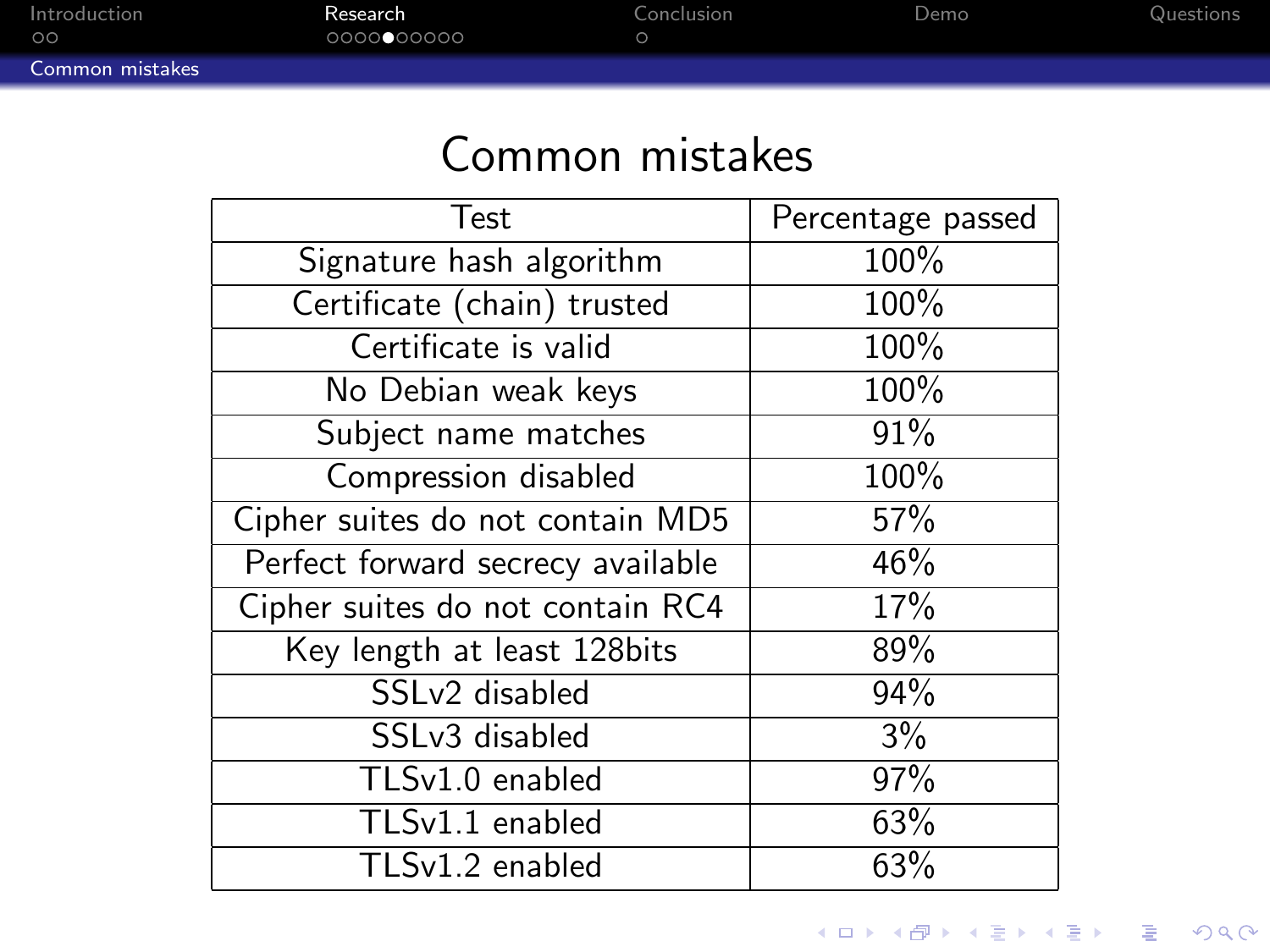| Introduction<br>$\circ$     | Research<br>0000000000 | Conclusion | Demo | Questions |
|-----------------------------|------------------------|------------|------|-----------|
| <b>Classifying mistakes</b> |                        |            |      |           |

## Determining a test

- Weight  $(0 \leq w \leq h$   $\leq 100)$
- Required (Show-stopper)

#### Example test

<span id="page-9-0"></span>

| Name        | Example                               |
|-------------|---------------------------------------|
| Proposition | Requirement in order to pass the test |
| Weight      | 50                                    |
| Required    | No                                    |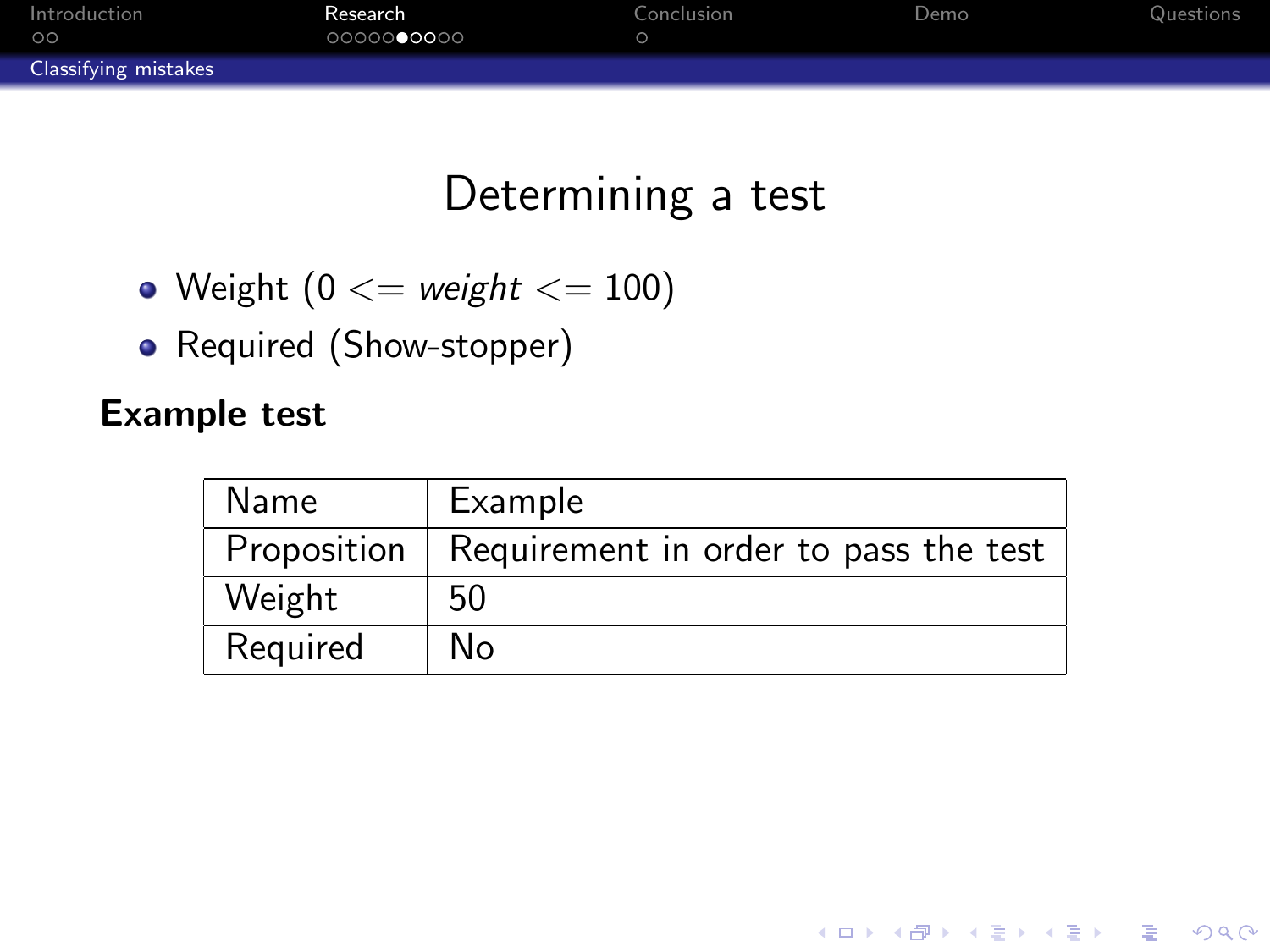| Introduction<br>$\circ$     | Research<br>0000000000 | Conclusion | Demo | Questions |
|-----------------------------|------------------------|------------|------|-----------|
| <b>Classifying mistakes</b> |                        |            |      |           |

## Formulas

$$
{\{ required tests\}} \subset {\{passed tests\}} \qquad (1)
$$

The set of all required tests has to be a subset of all passed tests.

$$
100 * \frac{\sum_{i=1}^{N} p_i}{\sum_{j=1}^{M} t_j}
$$
 (2)

<span id="page-10-0"></span>Where p is a set of all weights of the passed tests and t is a set of all weights of all performed tests.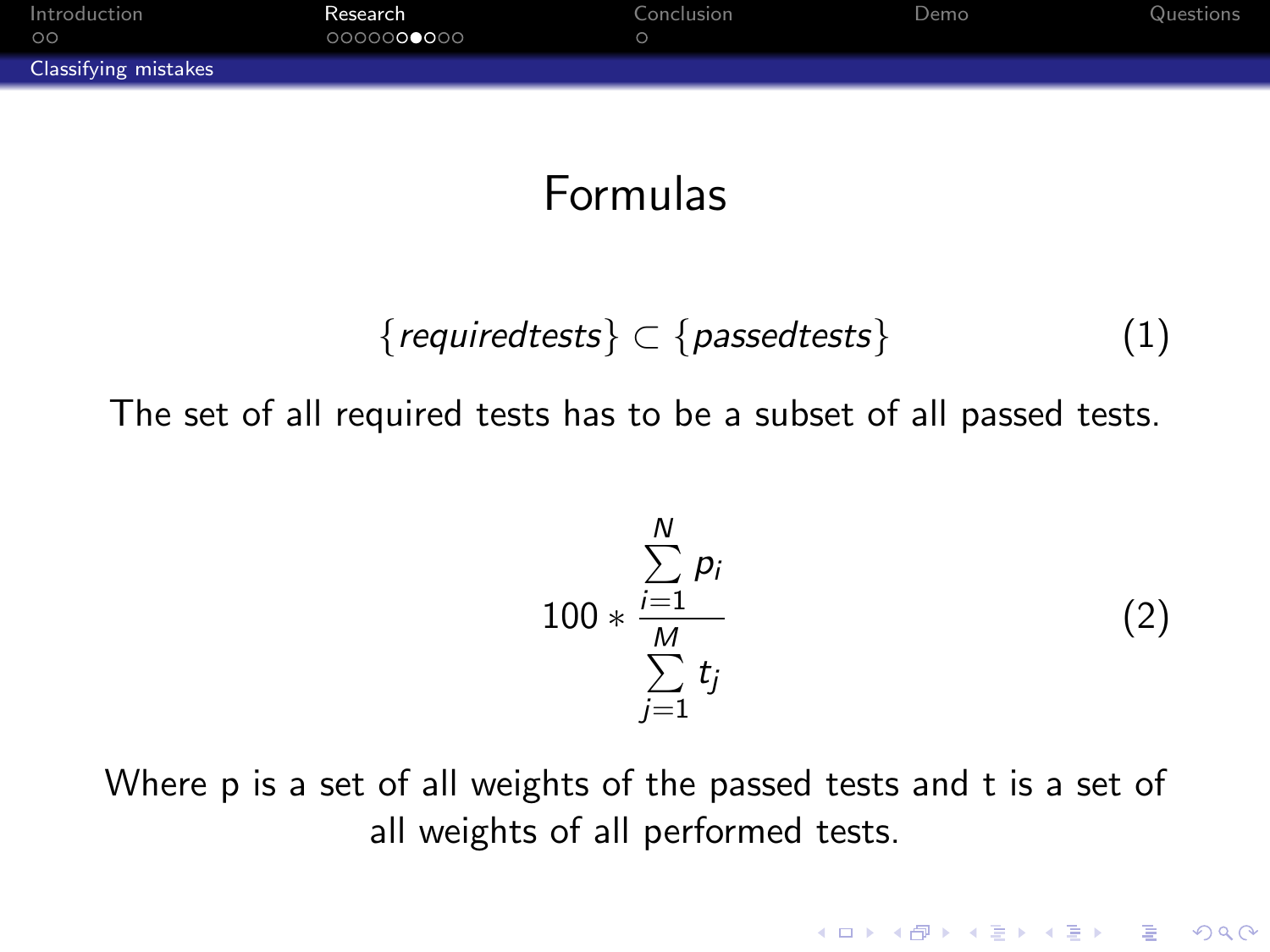| Introduction<br>ററ          | Research<br>0000000000 | Conclusion | Demo | Questions |
|-----------------------------|------------------------|------------|------|-----------|
| <b>Classifying mistakes</b> |                        |            |      |           |

## Classification

<span id="page-11-0"></span>

| Description                          | Weight | Required |
|--------------------------------------|--------|----------|
| Signature hash algorithm             | 80     | No       |
| Certificate (chain) trusted          | 0      | Yes      |
| Certificate is valid                 | 0      | Yes      |
| No Debian weak keys                  | 100    | No       |
| Subject name matches                 | 0      | Yes      |
| Compression disabled                 | 50     | No       |
| Cipher suites do not contain MD5     | 50     | No       |
| Perfect forward secrecy available    | 50     | No       |
| Cipher suites do not contain RC4     | 80     | No       |
| Key length at least 128bits          | 80     | No       |
| SSLv2 disabled                       | 100    | No       |
| SSLv3 disabled                       | 30     | No       |
| TLSv1.0 enabled                      | 75     | No       |
| $\overline{\text{TLS}}$ v1.1 enabled | 100    | No       |
| $\overline{TLS}v1.2$ enabled         | 100    | No       |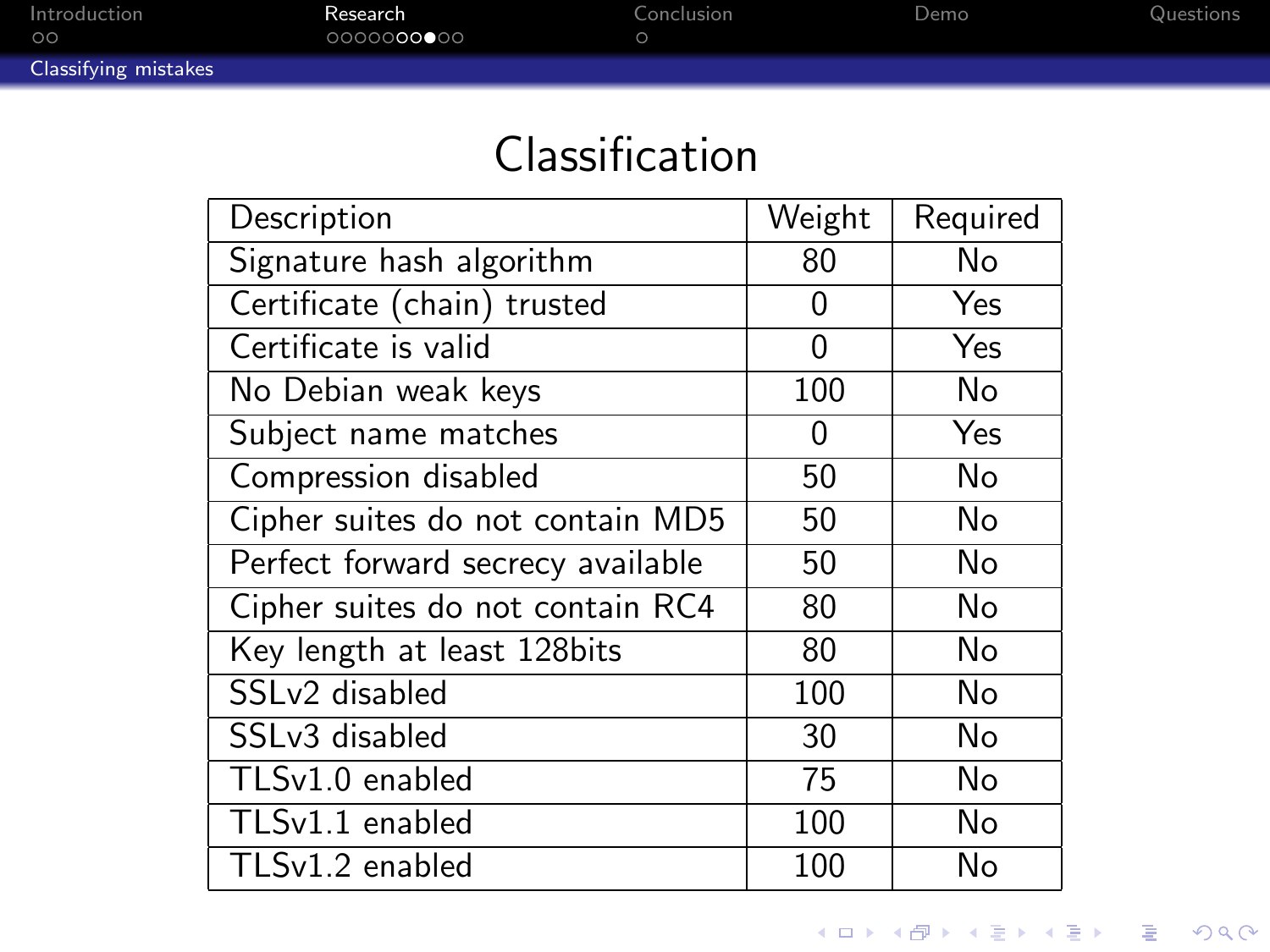| Introduction<br>ററ | Research<br>000000000 | Conclusion | Demo | Questions |
|--------------------|-----------------------|------------|------|-----------|
| Implementation     |                       |            |      |           |

## Proof of Concept

K ロ > K @ > K 할 > K 할 > 1 할 : ⊙ Q Q^

- **•** Python
- **•** Used software
	- SSLyze
	- OpenSSL
	- Curl
- <span id="page-12-0"></span>**• Modular framework** 
	- Tests
	- Output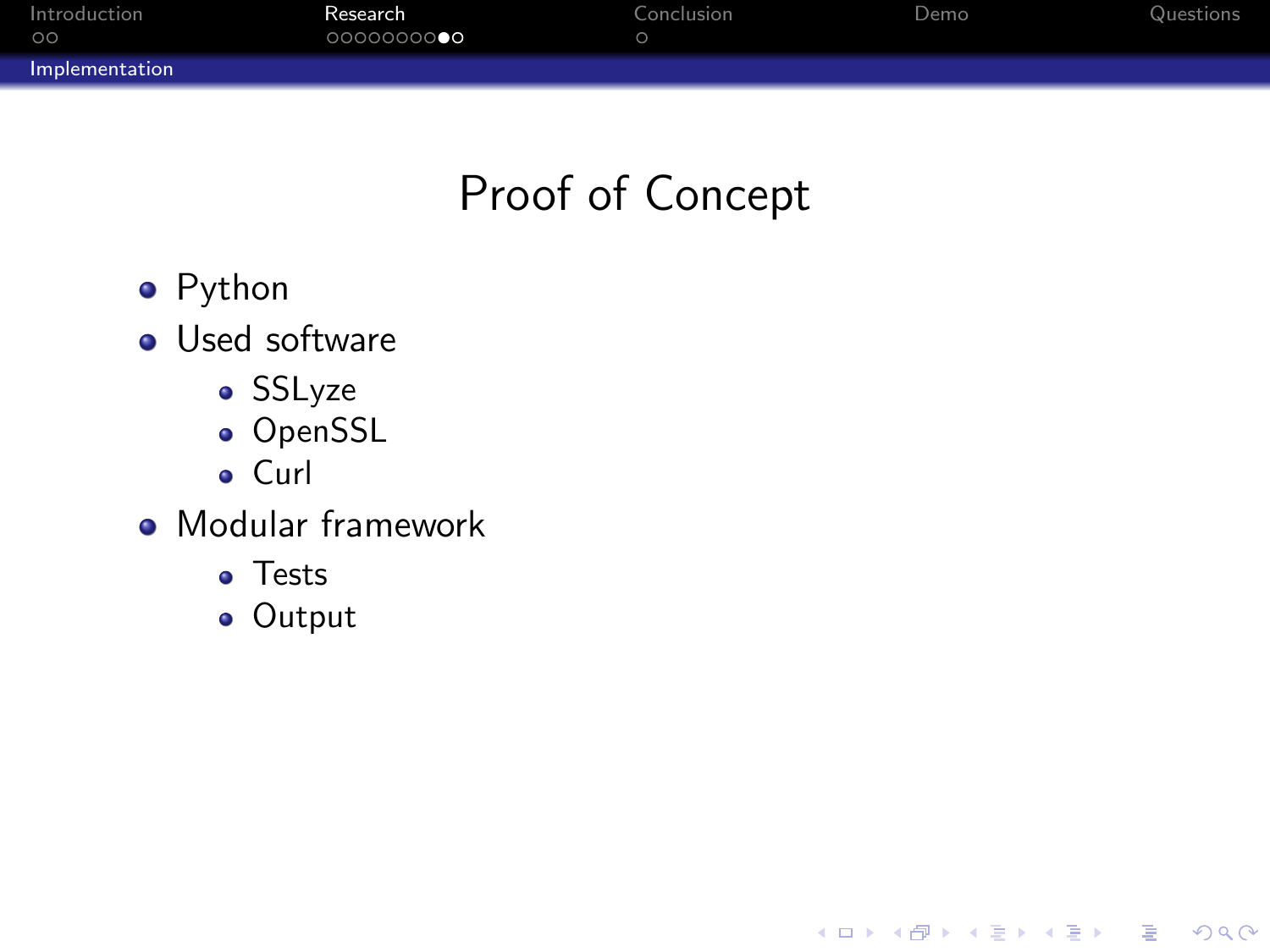| Introduction<br>$\circ$ | Research<br>000000000 | Conclusion | Demo | Questions |
|-------------------------|-----------------------|------------|------|-----------|
| Implementation          |                       |            |      |           |

## Running the tool!

- **Entire Tilburg University IPv4 space**
- <span id="page-13-0"></span>• SURFnet IDP page hosts

| Score    | SURFconext | UvT          |
|----------|------------|--------------|
| $< 40\%$ | 5          | 27           |
| 40-50%   | ጸ          | $\mathbf{1}$ |
| 50-60%   | 82         | 64           |
| 60-70%   | q          | 6            |
| 70-80 %  | 13         | 1            |
| $> 80\%$ | 20         | 32           |

**K ロ ▶ K @ ▶ K 할 X X 할 X 및 할 X X Q Q O \***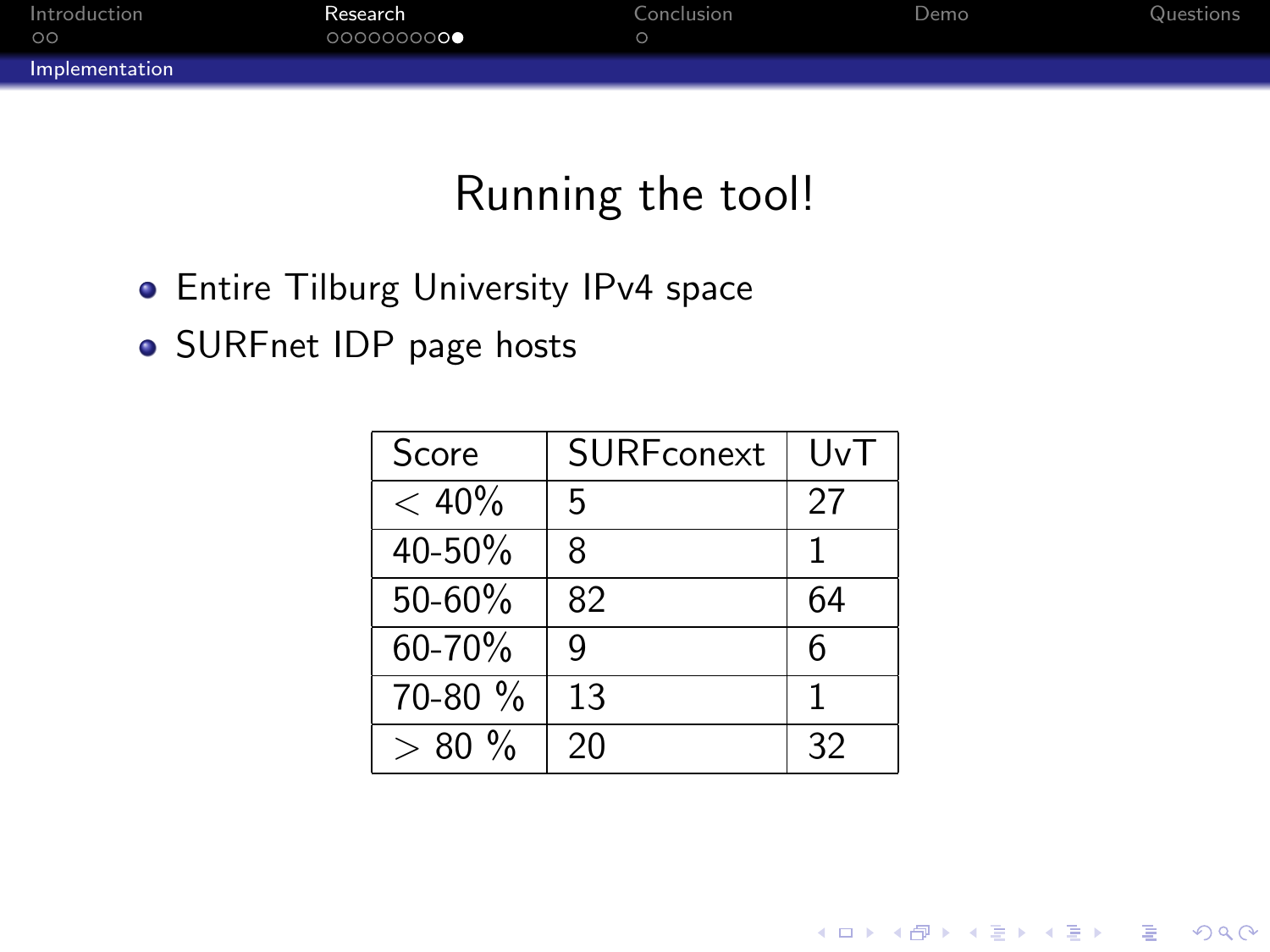| Introduction<br>$\circ$ | Research<br>0000000000 | Conclusion | Demo | Questions |
|-------------------------|------------------------|------------|------|-----------|
|                         |                        |            |      |           |

## Conclusions

K ロ ▶ K @ ▶ K 할 ▶ K 할 ▶ ... 할 → 9 Q @

- Found a new way of determining SSL "Health"
- <span id="page-14-0"></span>Developed a proof of concept that assess SSL services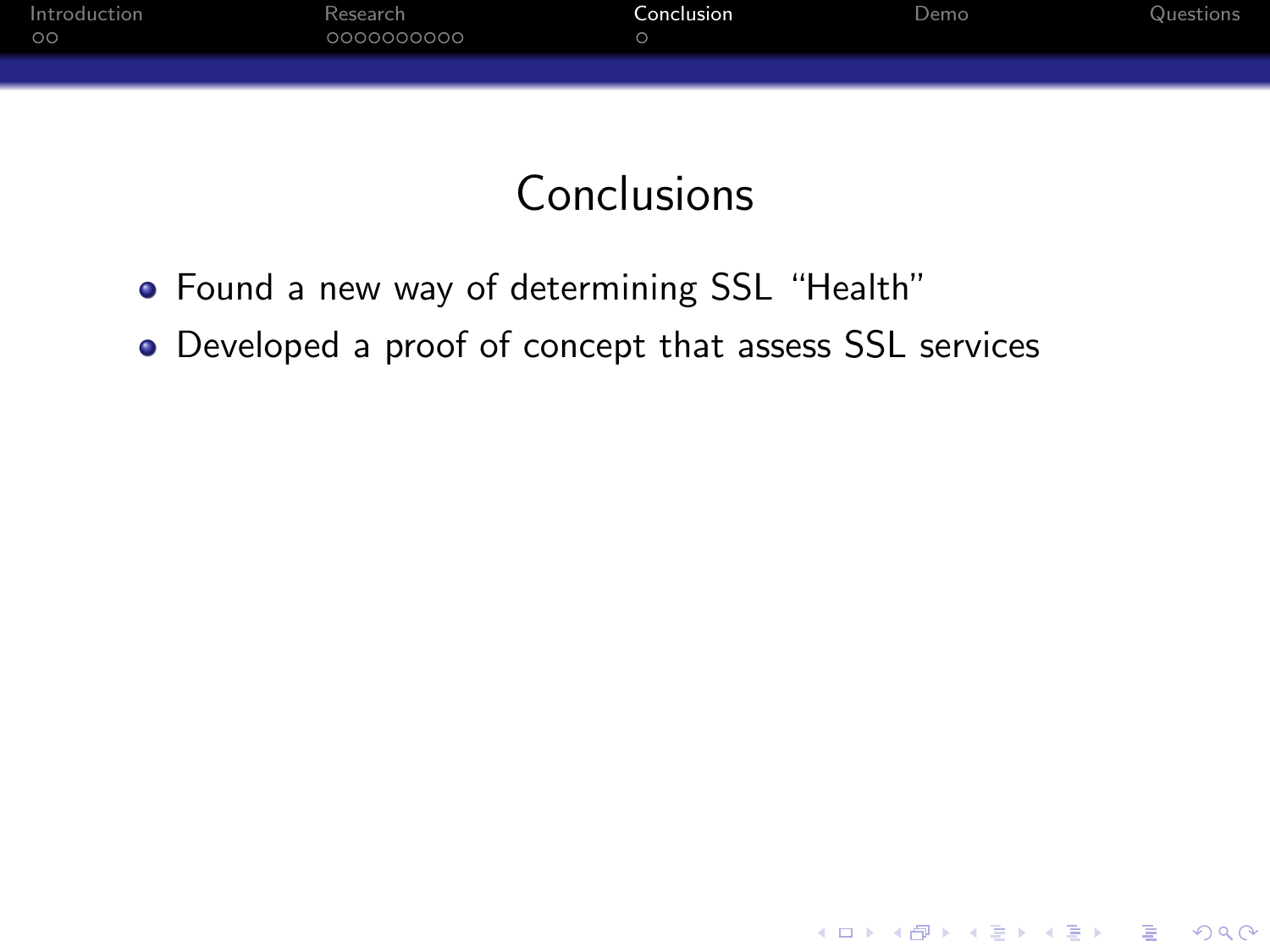| Introduction<br>00 | Research<br>0000000000 | Conclusion | Demo | Questions |
|--------------------|------------------------|------------|------|-----------|
| Future work        |                        |            |      |           |

## Future work

K ロ ▶ K @ ▶ K 할 ▶ K 할 ▶ | 할 | © 9 Q @

- **o** Start TLS
- **•** Server Name Indication (SNI) for HTTPS
- <span id="page-15-0"></span>• Improve framework's dependencies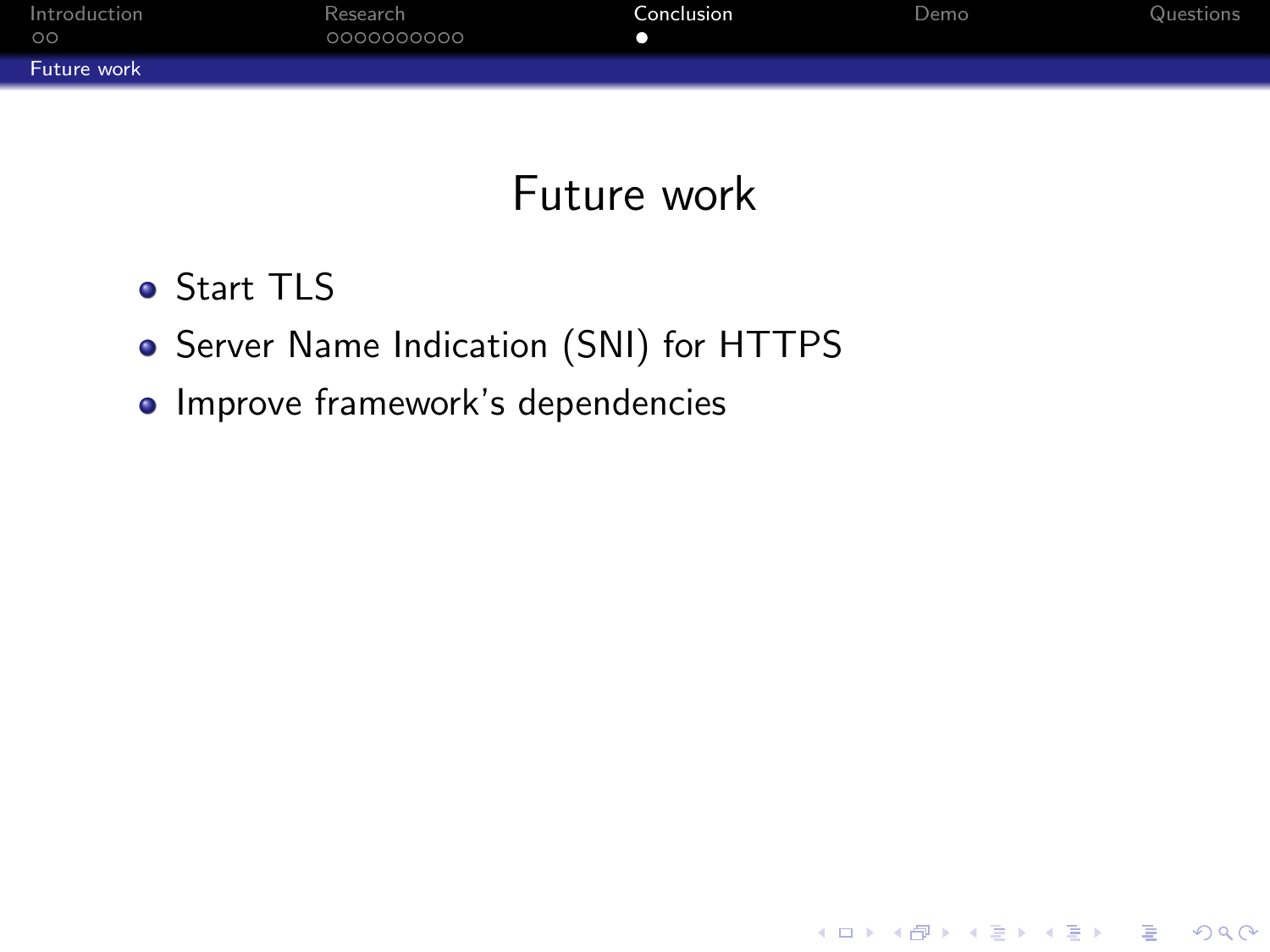| Introduction | Research   | Conclusion | Demo | Questions |
|--------------|------------|------------|------|-----------|
| $\circ$      | 0000000000 |            |      |           |
|              |            |            |      |           |

## <span id="page-16-0"></span>Demo

K ロ ▶ K @ ▶ K 할 ▶ K 할 ▶ ... 할 ... 9 Q Q ·